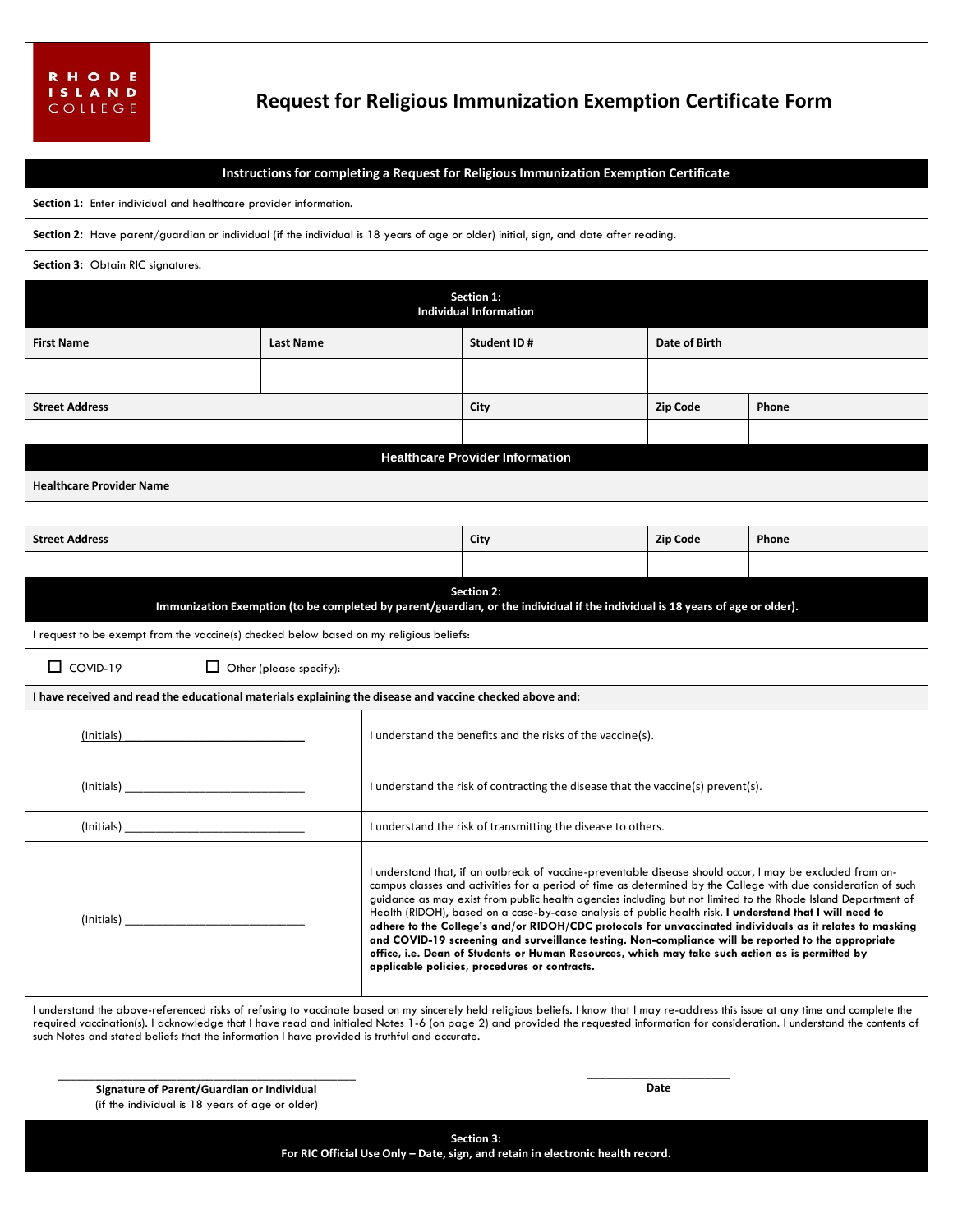| <b>RIC Student Health Services Staff</b>  | Date           |
|-------------------------------------------|----------------|
| Director, RIC Health Services or Designee | Date           |
|                                           | September 2021 |

**September 2021**